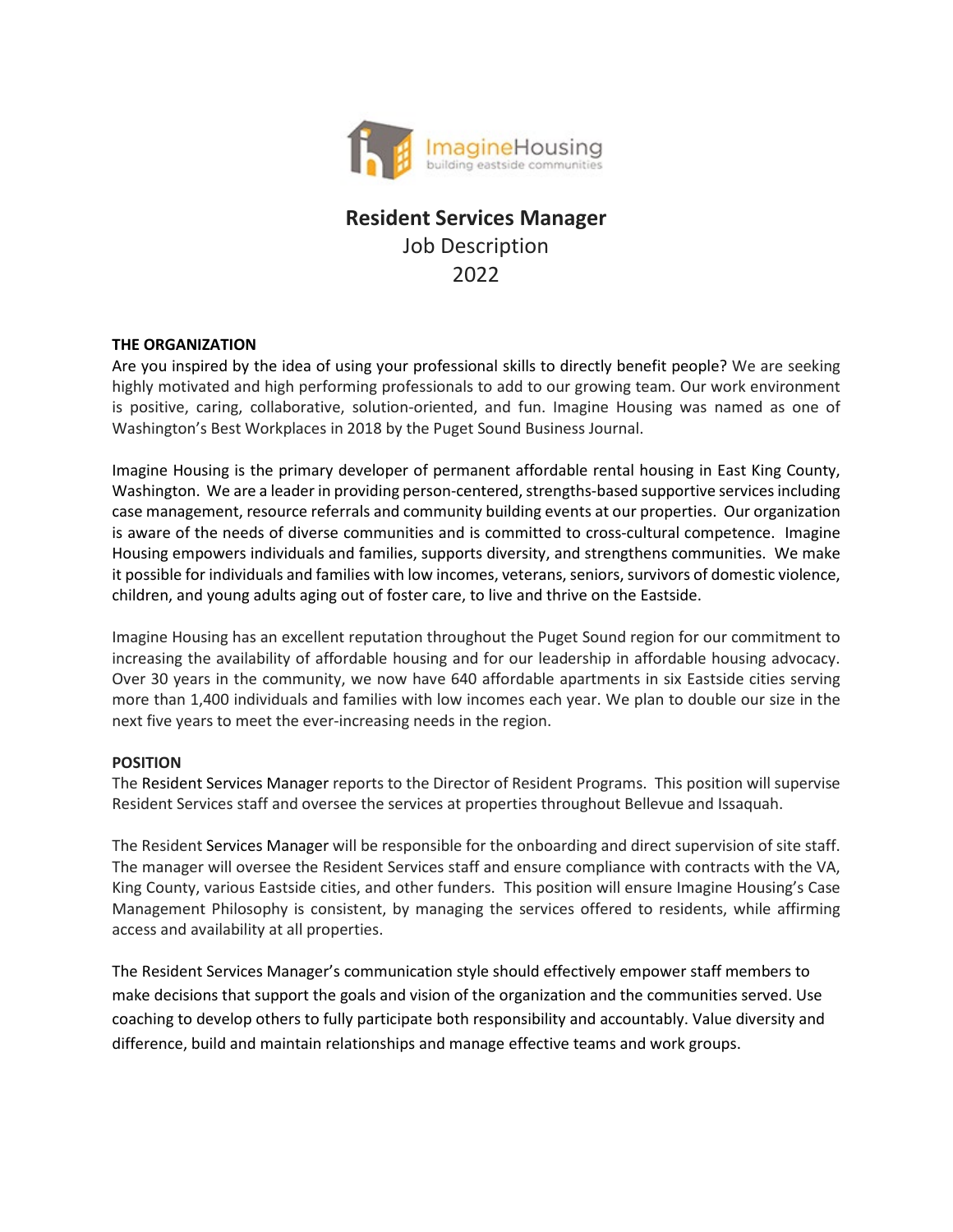#### **KEY RESPONSIBILITIES**

- **1. Supervision**: The Resident Services Manager will hire, train, support and evaluate the Resident Services staff providing case management. Oversee and ensure successful implementation of programs/services. Conducts audits to determine quality and consistency of program delivery. This position will also support the staff in appropriately handling challenging resident issues.
- **2. Community Partnership**: Locate, develop, and maintain networks and partnerships with relevant service providers, community organizations, business and educational institutions and assist/train/direct Resident Services staff to do the same.
- **3. Coordination with Property Management**: Work with Property Management and Asset Management to ensure all residents have the opportunity to be renter's in good standing. Work with the site teams to create realistic timelines and processes to help residents retain their housing, address lease violations, and avoid eviction.
- **4. Direct Service:** Provide direct service or referrals for properties with limited Resident Services Staff or when a Case Manager is not available.
- **5. Other Responsibilities**: In addition to the above, the Resident Services Manager will:
	- Facilitate weekly face-to-face supervision with the Resident Services team;
	- Attend Resident Services department meetings;
	- Work closely with Volunteer and Admin Coordinator to help identify volunteer meals at each property;
	- Assist in identifying trainings needed to be effective as a Resident Services staff; and
	- Perform other duties as assigned in a timely and efficient matter.

#### **KNOWLEDGE, SKILLS AND ABILITIES REQUIRED**

- Proven experience effectively leading a team;
- Ability to communicate and work effectively with staff and residents from a variety of economic, cultural and ethnic backgrounds, with varying physical and mental abilities, with diverse sexual orientations and gender identities as well as physical and mental disabilities, substance abuse issues and complications of HIV/AIDS;
- Outstanding organizational, verbal and written communication skills;
- Ability to perform daily duties to achieve desired outcomes and performance measures with minimal supervision;
- Ability to set and maintain boundaries with clients in a professional manner;
- Ability to make good decisions in crisis situations; and
- Strong time management and organizational skills and competency in use of personal computer, especially for word processing and generation of statistical information.

#### **MINIMUM REQUIREMENTS**

- BA degree in social work, human services or related field;
- Experience in a case management or human services setting;
- Experience working with veterans, the VA, or other veterans organizations preferred;
- Experience providing supportive services to individuals who have experienced trauma;